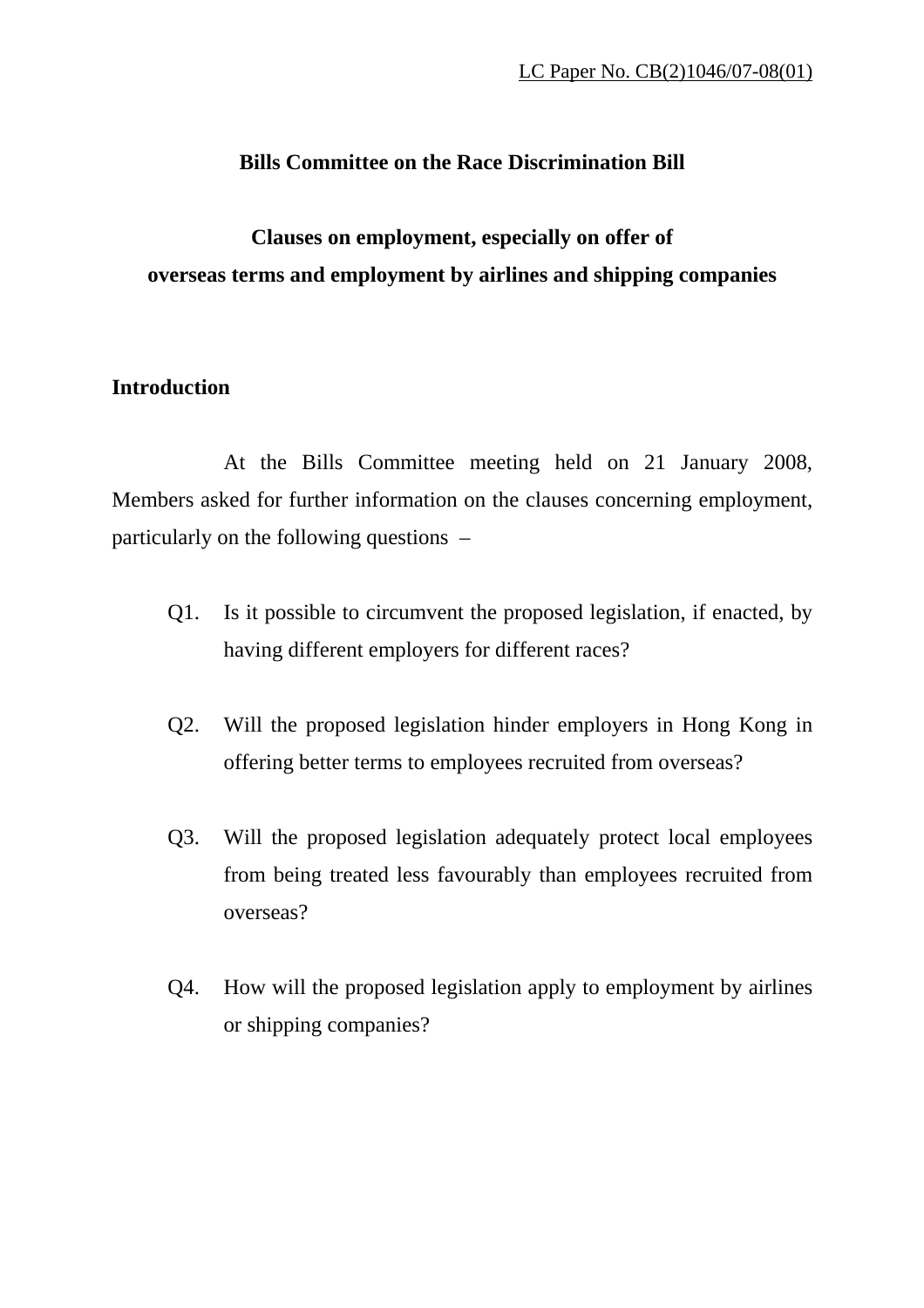- 2. This paper provides the relevant information by
	- (a) explaining the application of Clauses 10(1)  $\&$  (2) (paragraphs 3 to 6);
	- (b) in response to Q1, clarifying that under Clauses  $4(1)(a)$  and  $10(1)$ , it will be unlawful for a company to employ people only from one race unless a specific exception applies (paragraphs 7 to 8);
	- (c) in response to Q2 & Q3, analysing how Clauses 8(5), 4(1)(b) and exceptions under Clauses 12, 13 and 14 apply in a discrimination claim arising from an offer of overseas terms (paragraphs 9 to 22);
	- (d) in response to Q4, explaining how the geographical limitation of "employment in an establishment in Hong Kong" in Clause 10 operates, with specific reference to airlines and shipping companies (paragraphs 23 and 24);

#### **Application of Clauses 10(1) & (2)**

3. **Clause 10(1)** provides, among other things, that it is unlawful for an employer in relation to employment by the employer at an establishment in Hong Kong, to discriminate against a job applicant in determining who should be offered employment or in the terms of employment offered. Similarly, **Clause 10(2)** provides, among other things, that it is unlawful for an employer to discriminate against an employee employed by the employer at an establishment in Hong Kong in the terms of employment offered. Although Clause 10 does not specifically refer to comparison with another job applicant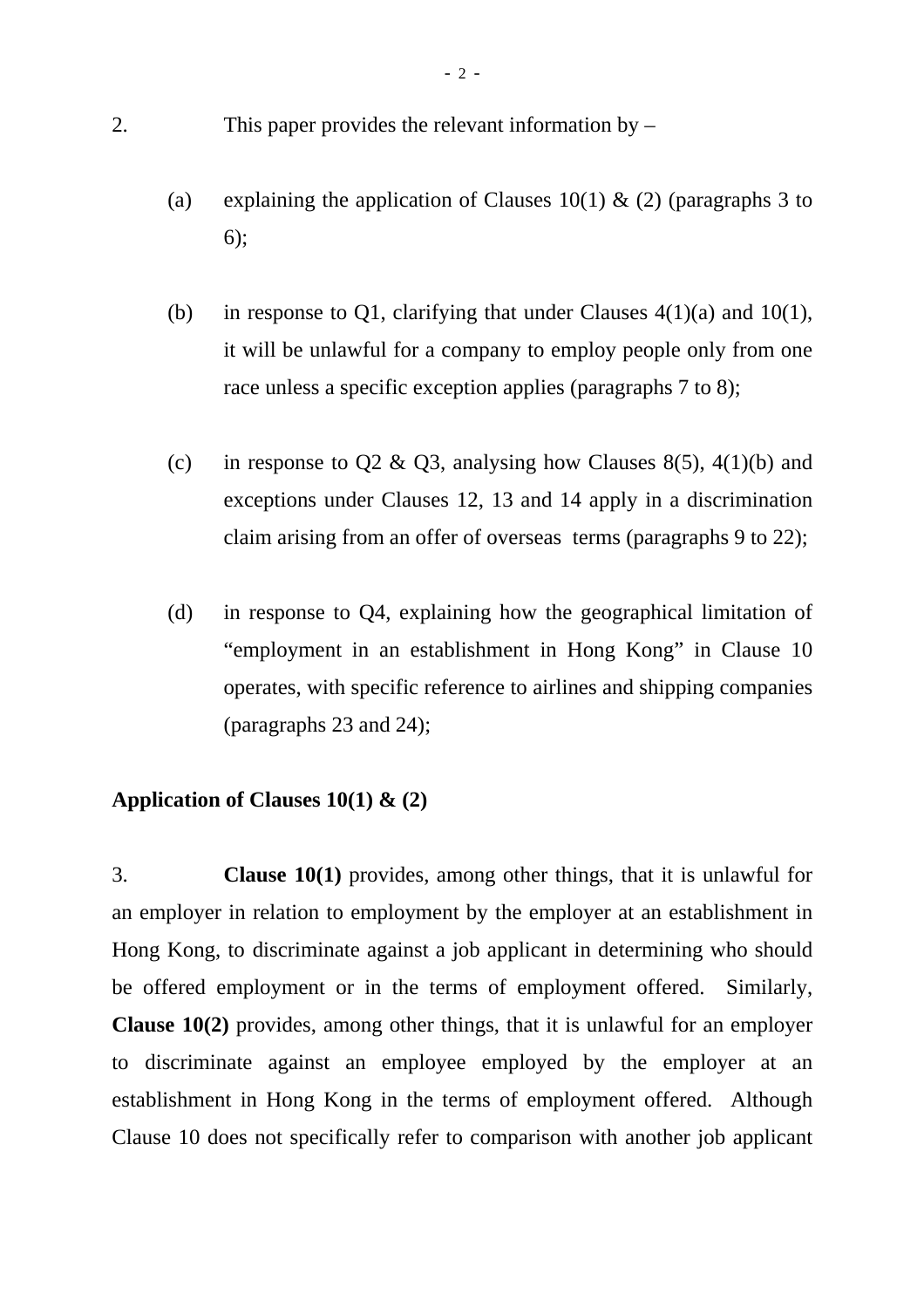or another person employed by the employer, that comparison is embodied in the reference to "discriminate", which term is defined in Clause 4.

4. The diagram at Annex A paraphrases clause 4(1) and sets out the essential elements of a discrimination claim. It would be noted in particular that -

- (a) discrimination under **Clause 4(1)(a) or (b)** involves, in addition to the circumstances relevant for the purposes of any provision of the Bill, the following **common** elements –
	- a single discriminator;
	- the victim who is of a particular race, say, race A; and
	- for comparison purpose, persons who are not of the same race A.

Under Clauses  $4(1)(a)$  and (b), the concern is with the conduct of the same person in treating others. It does not require different persons to behave in like manners.

- (b) For discrimination under **Clause 4(1)(a)**, commonly referred to as "direct discrimination", **further** elements are –
	- less favourable treatment, by **the discriminator,** of the victim compared with others who are of a different race; and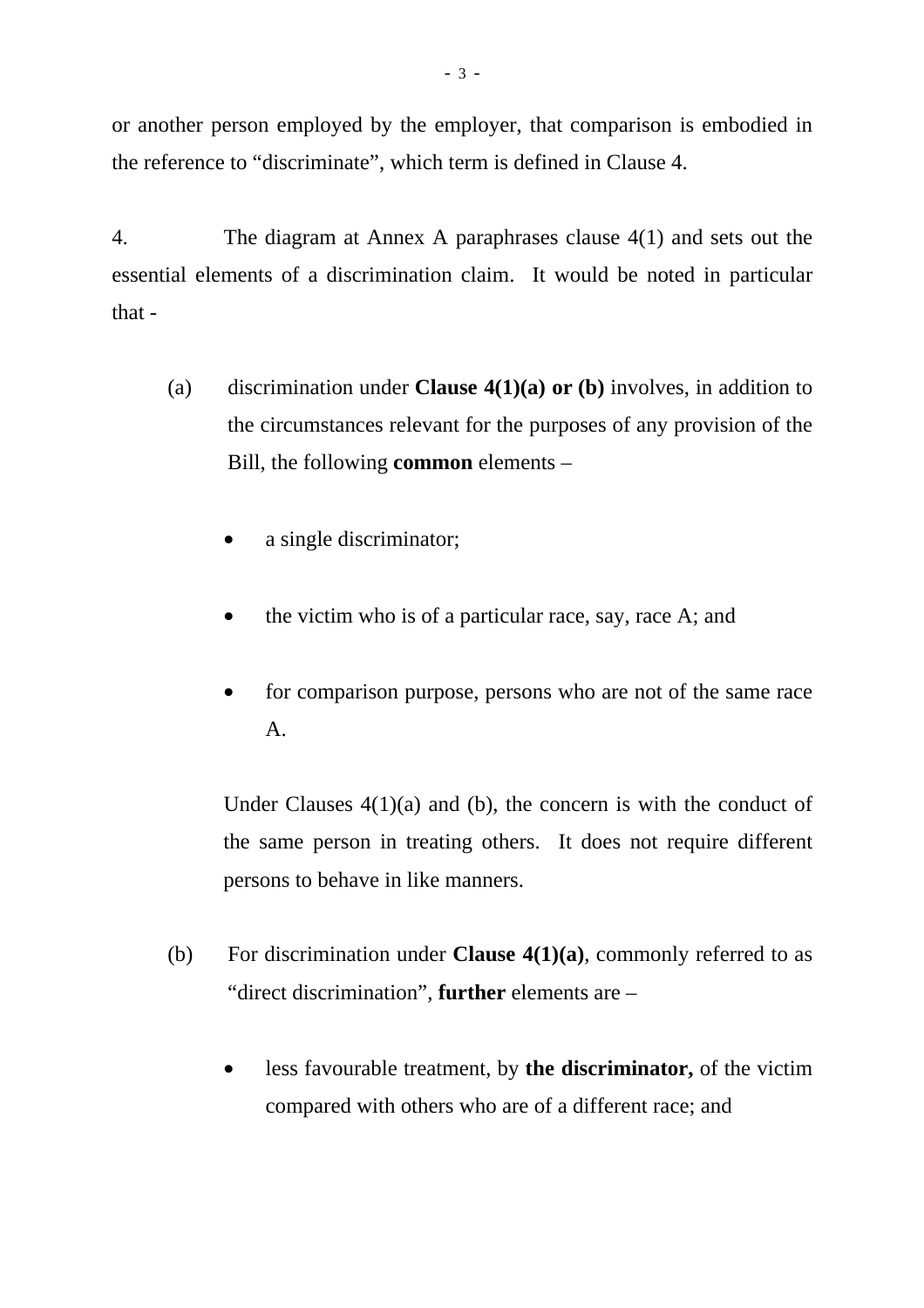• the ground for less favourable treatment is the race of the victim.

Clause  $4(1)(a)$  does not allow the discriminator to justify his treating people less favourably on the ground of race.

- (c) For discrimination under **Clause 4(1)(b)**, commonly referred to as "indirect discrimination", **further** elements are –
	- a requirement or condition applied by **the discriminator;**
	- the proportion of **persons of race A** who can comply with the requirement or condition is considerably smaller than the proportion of **persons not of race A** who can comply with it;
	- **the discriminator** cannot show the requirement or condition to be justifiable irrespective of the race of the person to whom it is applied; and
	- **the victim** cannot comply with the requirement or condition resulting in a **detriment to the victim**.

5. **Clause 8(5)** provides that a comparison under Clause 4(1)(a) or (b) of the case of the victim (who is of race A) with the case of "a person not of race A" must be such that the relevant circumstances in the one case are the same, or not materially different, in the other.

6. Therefore, if an employer advertises for a post but specifies that person of race A will not be considered, a person of race A who is otherwise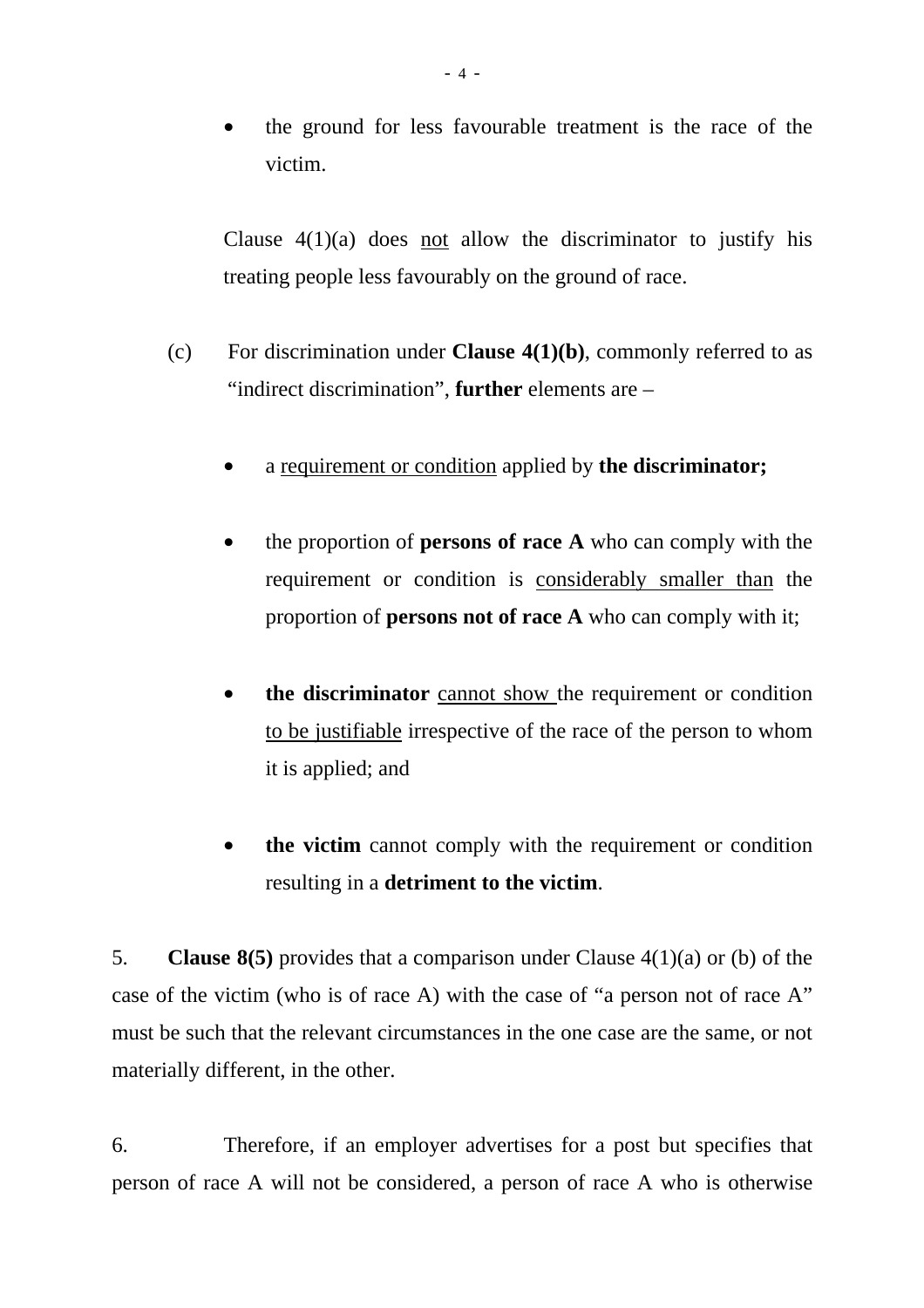qualified for the post applies for the post and is not considered will have a claim under Clause  $10(1)$  as construed with Clause  $4(1)(a)$ . In this regard, it should be noted that:

- (a) Clause 4(1)(a) does not allow the discriminator to treat another person less favourably on the ground of race than he would treat other persons, unless there is specific exception stipulated in the proposed legislation (for example, Clause 11 provides for an exception of genuine occupational qualification, which enables the choice by employers for reasons of race in specified circumstances, e.g. for authenticity in a dramatic performance or for effective provision of personal services to members of a particular racial group); and
- (b) under Clause 9, if an act is done for two or more reasons and one of the reasons is the race of the person (whether or not it is the dominant reason or a substantial reason), the act is taken to be done for the reason of the race of the person.

# **Possibility to circumvent the Ordinance by having different employers for different races**

7. A question was raised as to **whether it was possible to circumvent the proposed legislation, if enacted, by having different employers for different races**. The factual scenario contemplated was that an employer may recruit people from different races and –

• offer less favourable terms of employment to people of Race A through Company X;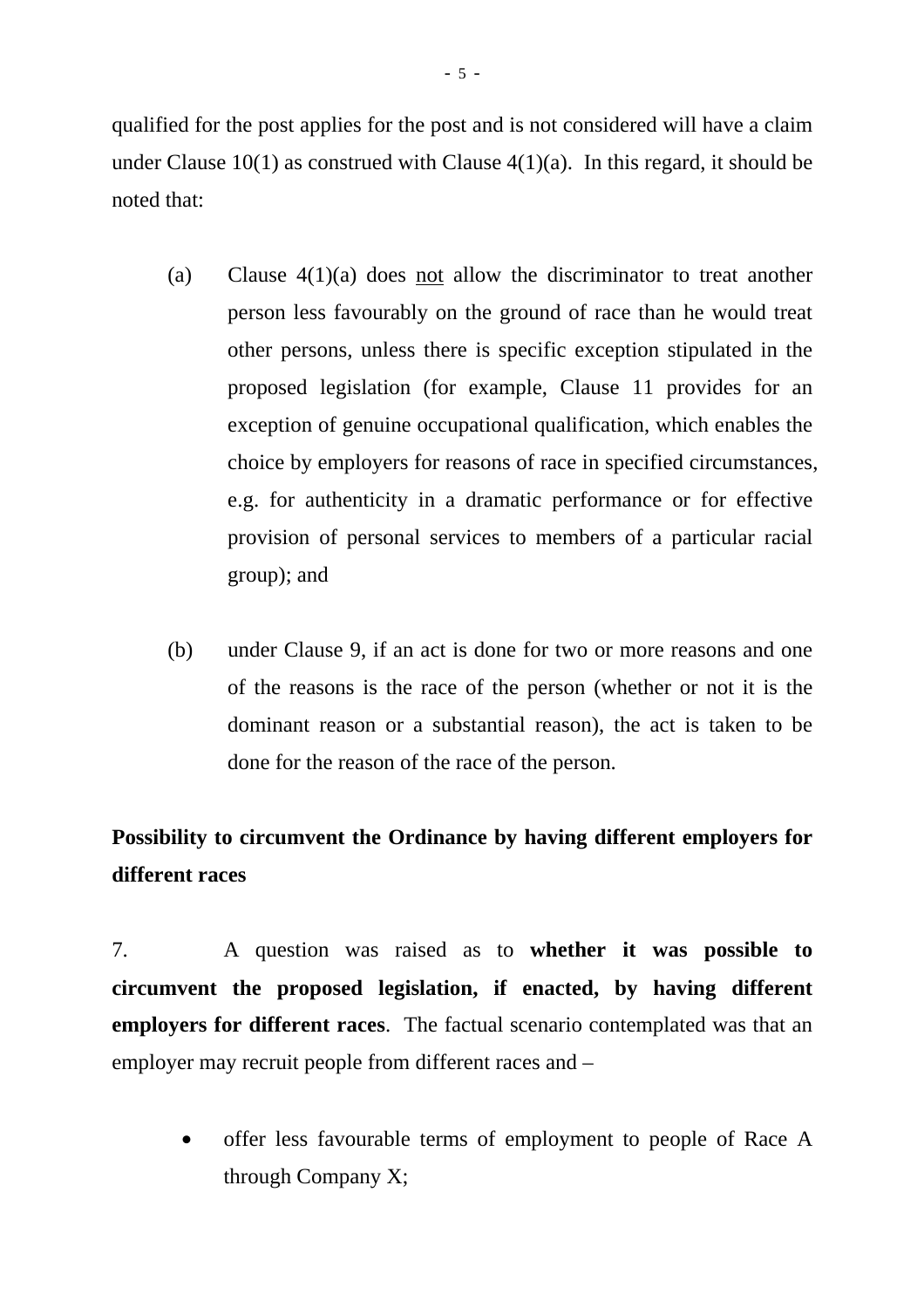- offer standard terms of employment to people of Race B through a separate Company Y; and
- offer better terms of employment to people of Race C through yet another Company Z.

The concern was that the employees in Company X may not have a claim against the employer because they were employed by a different company from those employing people of Race B and Race C.

8. Such concern is unwarranted. This is because, under Clauses  $4(1)(a)$  and  $10(1)$ , it will be unlawful for a company to recruit people only from one race unless it is permitted to do so by a specific exception in the proposed legislation (e.g., genuine occupational qualification as provided for in Clause 11). In other words, a person who belongs to Race A should be allowed to apply for the job in Company Y and Company Z which offer better terms. He may lodge a claim against these companies for the companies' refusal to offer them employment on the ground of race, unless the companies can demonstrate that restriction of offer is based on the ground of a genuine occupation qualification or other exceptions specifically provided for in the proposed legislation. The same applies to job applicants of Race B who may be refused offer of employment on the ground of race by Company  $Z<sup>1</sup>$ .

 $\overline{a}$ 

<sup>1</sup> As an illustration, the Court of Appeal decision in London Borough of Lambeth v Commission for Racial Equality (1990) held that preferential treatment of the ethnic minorities *constitutes racial discrimination* against other groups unless an exception to the non-discrimination principle applies. There, a local authority advertised in a national newspaper two jobs in their housing benefits department as "confined to Afro-Caribbean or Asian applicants". The advertisement sought to rely on the exception of "genuine occupational qualification" saying that the postholder will provide person services to members of the black community. The Commission for Racial Equality took the view that the posts in question were managerial and administrative, involving minimal contact with the service recipients. The Industrial Tribunal, Employment Appeals Tribunal and the Court of Appeal all found against the local authority.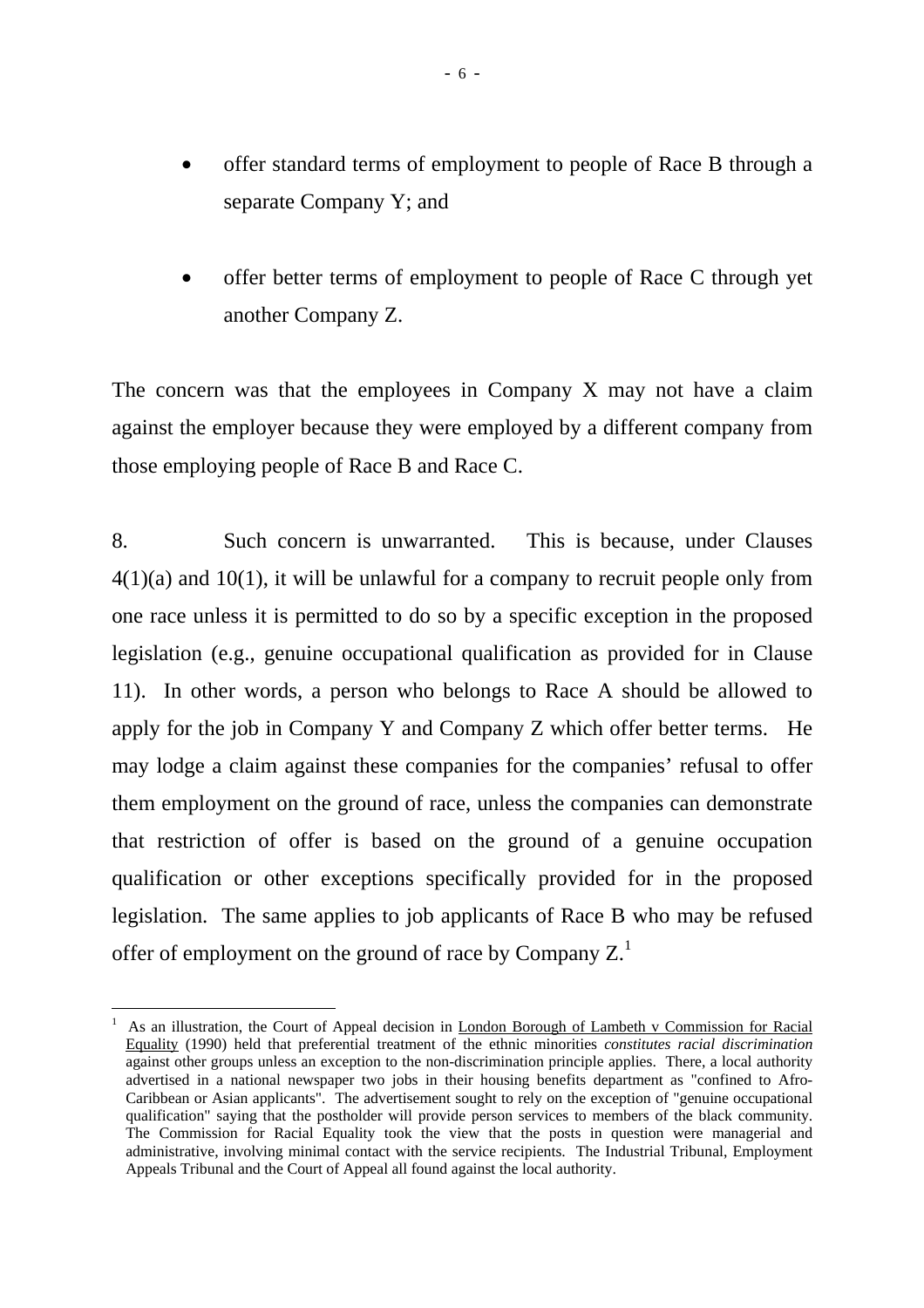#### **Offer of Overseas Terms**

9. Members asked **if the proposed legislation will hinder employers in Hong Kong in offering better terms to employees recruited from overseas.**

10. The Bill does not seek to restrict the offer of more favourable "overseas terms of employment" as long as the offer was justified by reasons not related to race. We recognise that such overseas terms are normally conceived on human resources policy grounds in order to attract employees who possess special skills and experience which are not readily available in Hong Kong.

11. Under Clause 8(5), a comparison of the case of a person of a particular race with that of a person not of that race must be such that the relevant circumstances in the one case are the same, or not materially different, in the other. If there are genuine reasons which are unrelated to race that differentiate two cases, differential treatment is not prohibited. For example, employees doing different work, or with different experience, qualifications or other material attributes or in different roles within an organization may be treated differently.

12. The issue of expatriate terms is not unique to Hong Kong. For example, the Race Relations Act (UK) has been applied to the issue, with proper regard to legitimate business considerations. In Wakeman and others v Quick Corporation [1999] IRLR 424, a corporation operating in UK, with headquarters in Japan, was found to be acting lawfully even though it treated certain Japanese employees more favourably. The Court of Appeal found that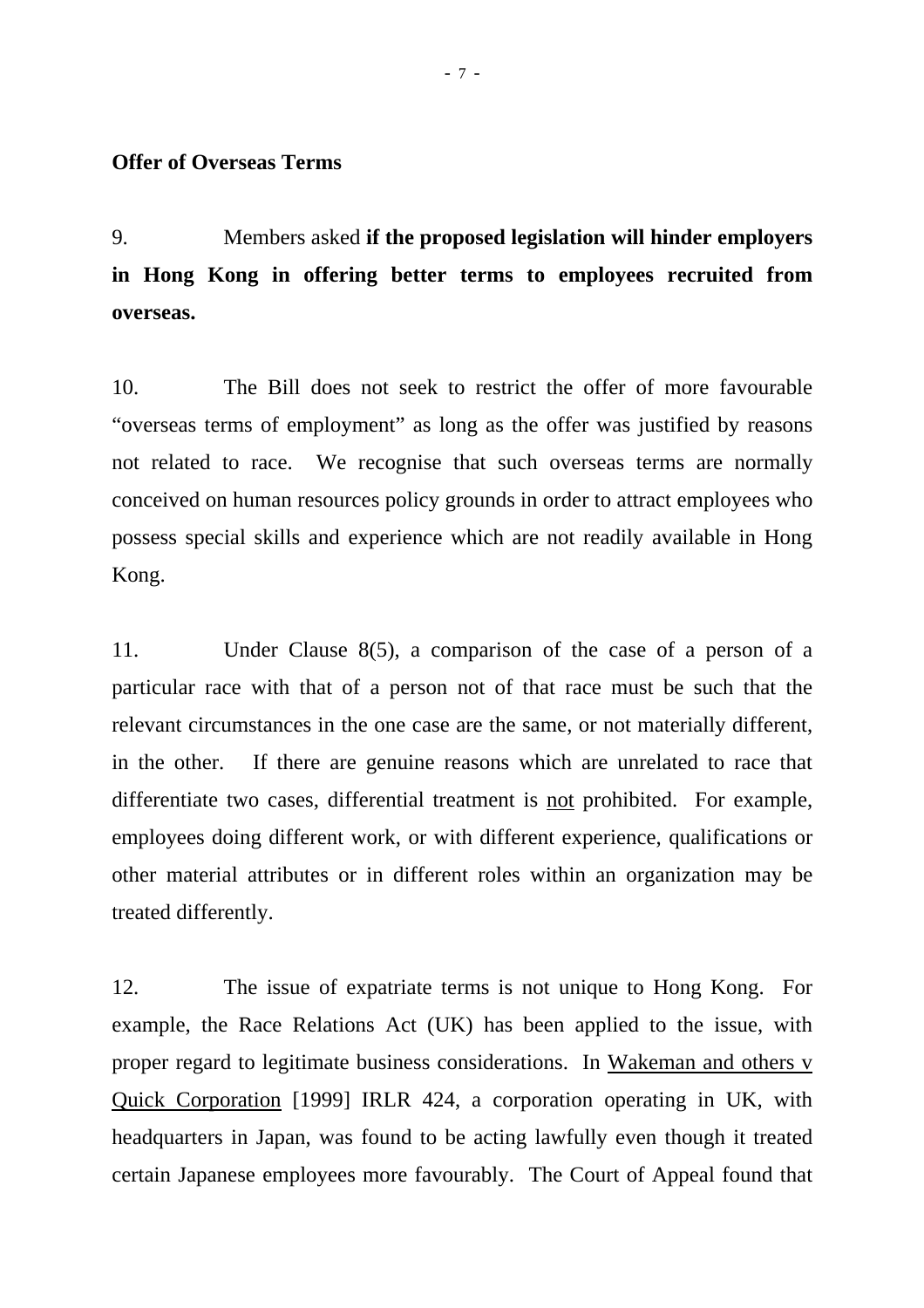the employees receiving more favourable treatment had "insight into the (business's) worldwide operation …… ability to speak Japanese and …… liaise more efficiently with other parts of the organization". The tribunal in Wakeman accepted, "the extent and structure of the pay package …… is a matter within the province of management discretion …".

13. In light of the concerns expressed by the business community during public consultation and in order to ensure clarity of the law to avoid unnecessary potential litigation, we have included a specific exception in **Clause 13** to cover the case of offering overseas terms to a person with special skills, knowledge or experience not readily available who is recruited from a place outside Hong Kong (Clause  $13(1)(a)$  & (b)). At the same time, the exception is limited to differential treatment that is reasonable having regard to prevailing market conditions and any other relevant factors (other than race) (Clause  $13(1)(c)$ ). Thus, the exception would not compromise proper protection against racial discrimination.

14. Clause 13 applies whether an employee is recruited before or after the Bill is passed into law. Employees to whom Clause 13 applies can remain on those overseas terms, provided that they are still with the same employer (or with any employer in the same group of companies). This is not affected by renewal or re-engagement after termination, promotion or transfer within the same group of companies (Clause 13(2)).

15. **Clause 12** provides for an exception for employment intended to provide training in skills to be exercised outside Hong Kong. This relates to a person not ordinarily resident in Hong Kong, who is employed for the purpose of being trained in skills to be exercised wholly outside Hong Kong.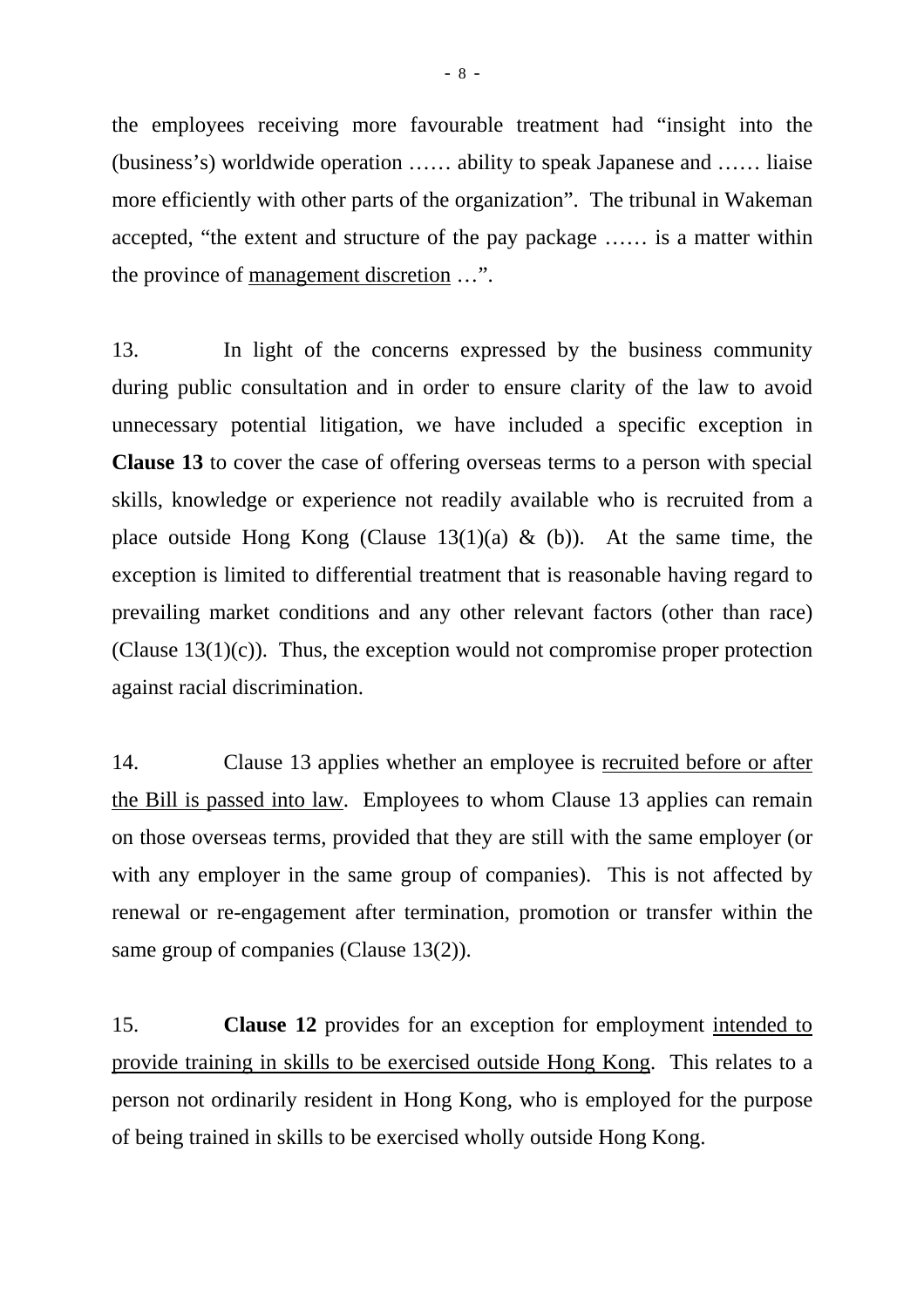16. An exception for employees who are in existing employment on local and overseas terms is provided for under **Clause 14** and Schedule 2. Where an employer employs existing employees on local terms and overseas terms, it is not unlawful for differential treatment of the existing employees in accordance with those two set of terms (Clause  $14(1)(a) \& (2)$ ). Further, where an employer employs existing employees on overseas terms and treats those employees differently according to their status as a national or citizen of a country or place, such differential treatment is not unlawful (Clause 14(1)(b)  $\&$ (2)). The relevant definitions are in section 11 of Schedule 2, which reads –

> "local terms of employment" (本地僱用條款) and "overseas terms of employment" (海外僱用條款) –

- (*a*) in relation to any employee (other than a public officer), mean respectively –
	- (i) such conditions or terms of service as apply, from time to time, primarily to the appointment or employment by the employer concerned of a person who is a Hong Kong permanent resident; and
	- (ii) such conditions or terms of service as apply, from time to time, primarily to the appointment or employment by the employer concerned of a person who is not a Hong Kong permanent resident;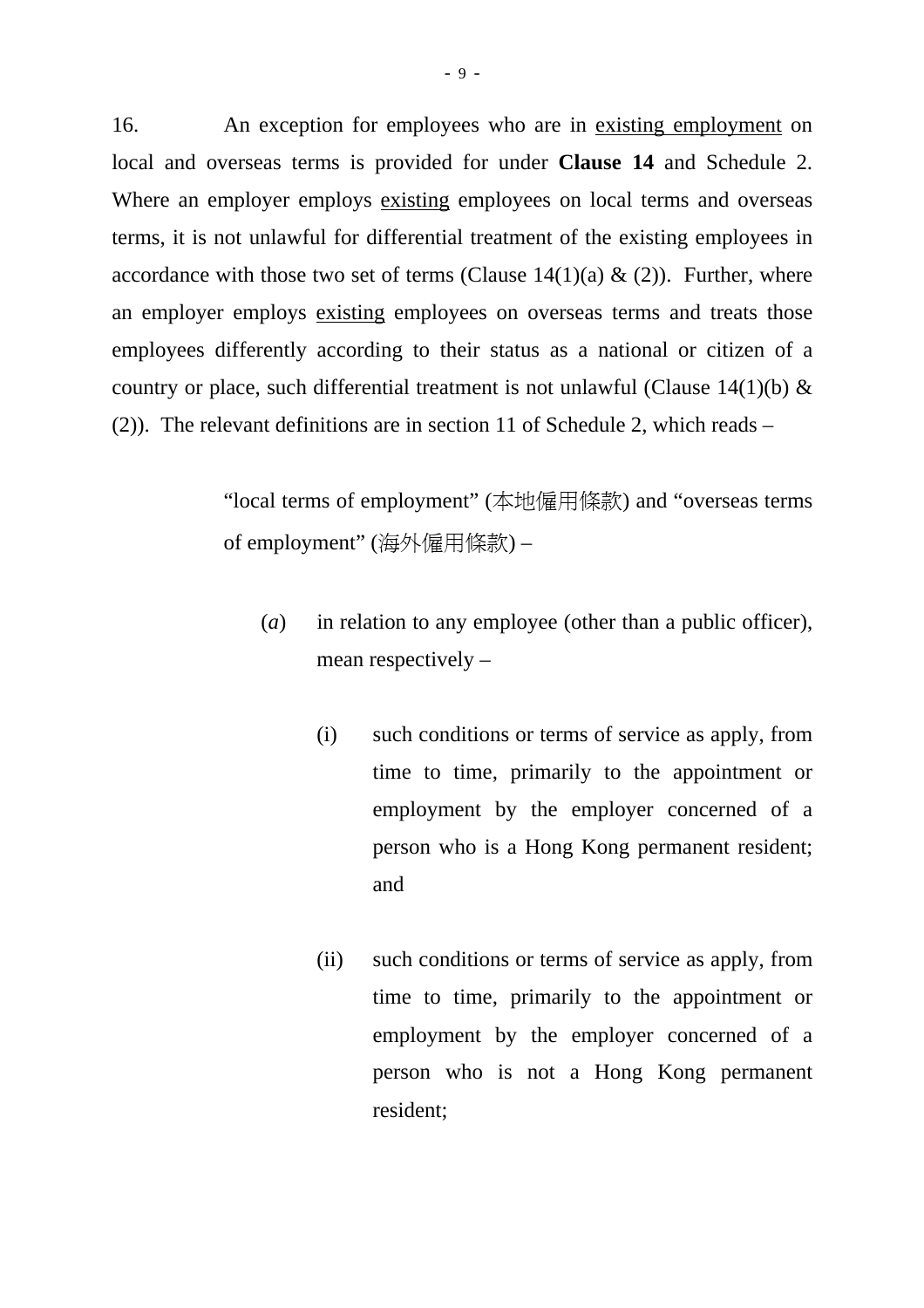(*b*) in relation to a judicial officer, an ICAC officer or any other public officer, respectively mean the local conditions or terms of service and overseas conditions or terms of service within the meaning of such regulations, administrative rules, circulars and circular memoranda as apply, from time to time, generally to the appointment or employment of judicial officers, ICAC officers or other public officers (as the case may be);

17. An existing employee (referred to in Clause 14 as "an employee in an existing employment) is one that falls within section 2, 3, 4, 5 or 6 of Schedule 2. These sections are tabulated at Annex B.

18. In brief, Schedule 2 covers –

- judicial officers, ICAC officers and other public officers;
- specified English teachers; and
- employees, other than public officers and specified English teachers.

They add up to employees of all kinds.

19. In every case, the service of the employee with the employer (or, if applicable, with an employer in the relevant group of companies) began pursuant to an offer of employment made before the commencement date on which the proposed legislation shall come into operation and his service has continued without a break. Certain dates earlier than the commencement date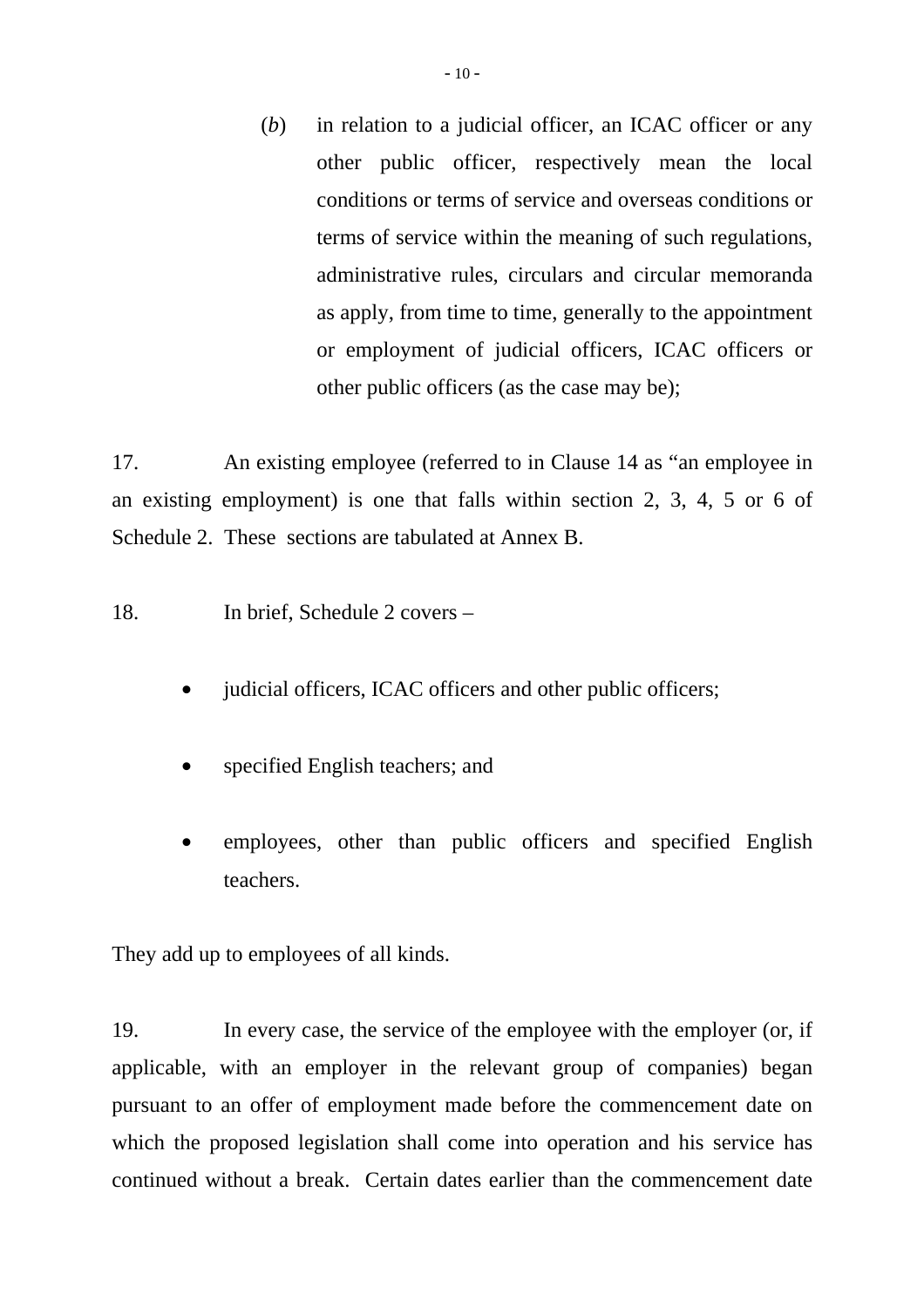are specified in the case of judicial officers, ICAC officers and other public officers because no new offer of overseas terms has been made after those dates for those officers respectively.

20. As can be seen from column 4 of Annex B, a person's status as an employee in existing employment is not affected by extension, renewal or reengagement after termination, etc. (Sections 7, 8 and 9 of Schedule 2). In other words, an employee in an existing employment on overseas terms may remain on those terms after the Bill is passed into law, as long as they are still with the same employer (or, if applicable, with an employer in the relevant group of companies). It is immaterial whether or not an employee is or has become a Hong Kong permanent resident (Sections 10 of Schedule 2).

21. It should be noted that Clauses 12, 13 and 14 are not meant to be exhaustive in regard to the different circumstances in which overseas terms may be lawful. Clause 4(1)(b) limits discrimination to the case where a requirement or condition cannot be justified irrespective of race; Clause 8(5) limits comparison under Clause 4(1) to comparison between like cases. An employer can defend the offer of overseas terms if he can provide justification under Clauses 4(1)(b) or can show that the circumstances in the two cases are materially different under Clause 8(5).

#### **Protection of local employees from being treated less favourably**

22. Members asked **if the proposed legislation will adequately protect local employees from being treated less favourably than employees recruited from overseas**. The answer is "yes". Clause 10 contains general provisions, in relation to employment at an establishment in Hong Kong, making it unlawful for an employer to discriminate between applicants for jobs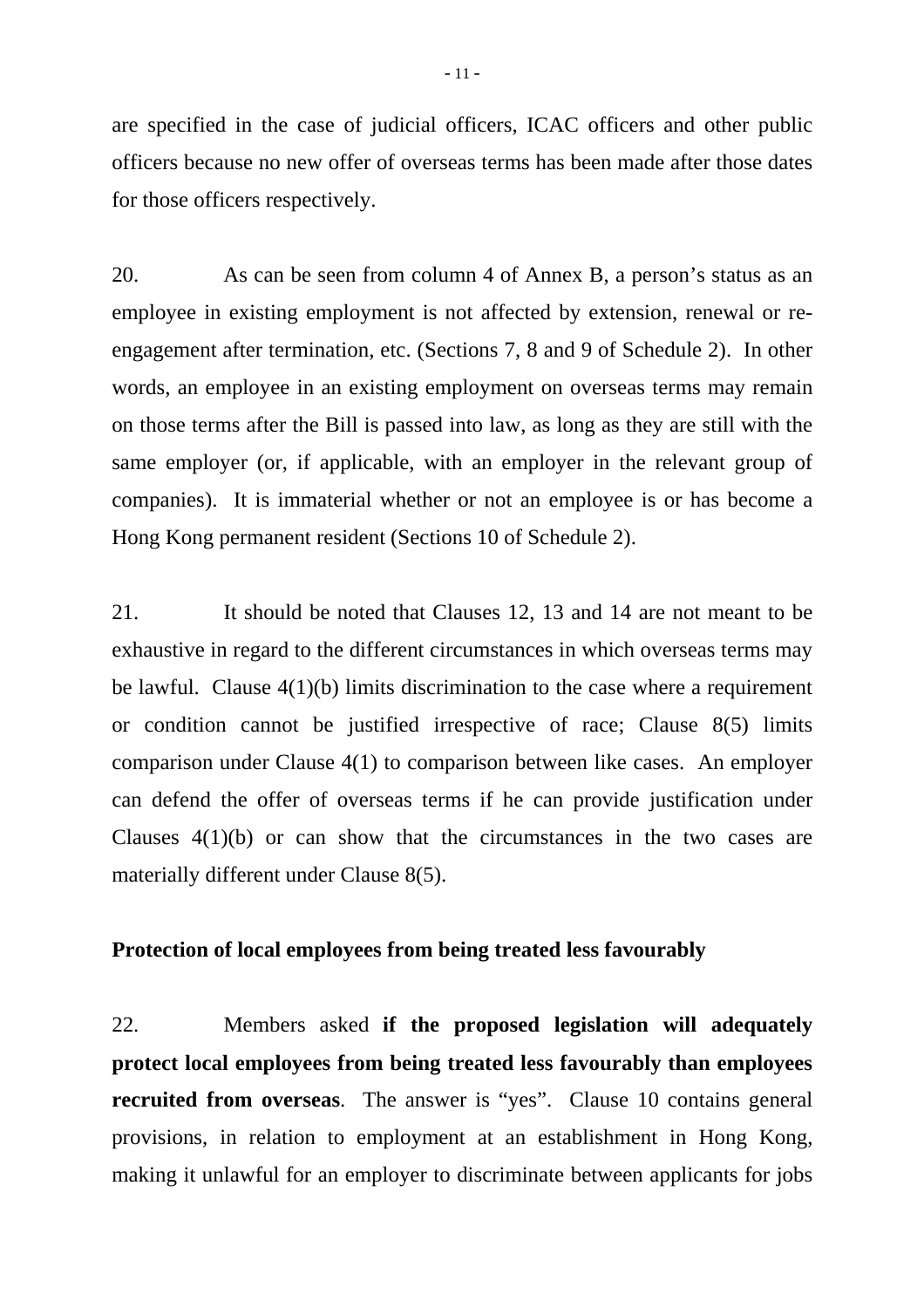or between employees in respect of the treatment the employer accords to them, including promotion, transfer or training. The exceptions in Clauses 12, 13 and 14 which relate to overseas terms of employment and grandfathering of existing employment under overseas terms are under circumstances specified in those causes.

### **Employment by Airlines or Shipping Companies**

23. Some Members asked how the proposed legislation will apply to **employment by airlines or shipping companies**. The matter concerns the geographical limitation under Clause 16 on the application of Clause 10. **In line with the existing anti-discrimination ordinance**, Clause 10(1) and (2) is limited by the phrase "employment … at an establishment in Hong Kong", which expression is defined in **Clause 16** and covers –

- z (*a*) employment on board a ship registered in Hong Kong, or
	- (*b*) employment on an aircraft or a dynamically supported craft registered in Hong Kong and operated by a person whose principal place of business is in Hong Kong or who is ordinarily resident in Hong Kong,

unless the employee does his or her work wholly outside Hong Kong. (Clause  $16(2)$ ); and

Any other employment unless the employee does his or her work wholly or mainly outside Hong Kong (Clause 16(1)).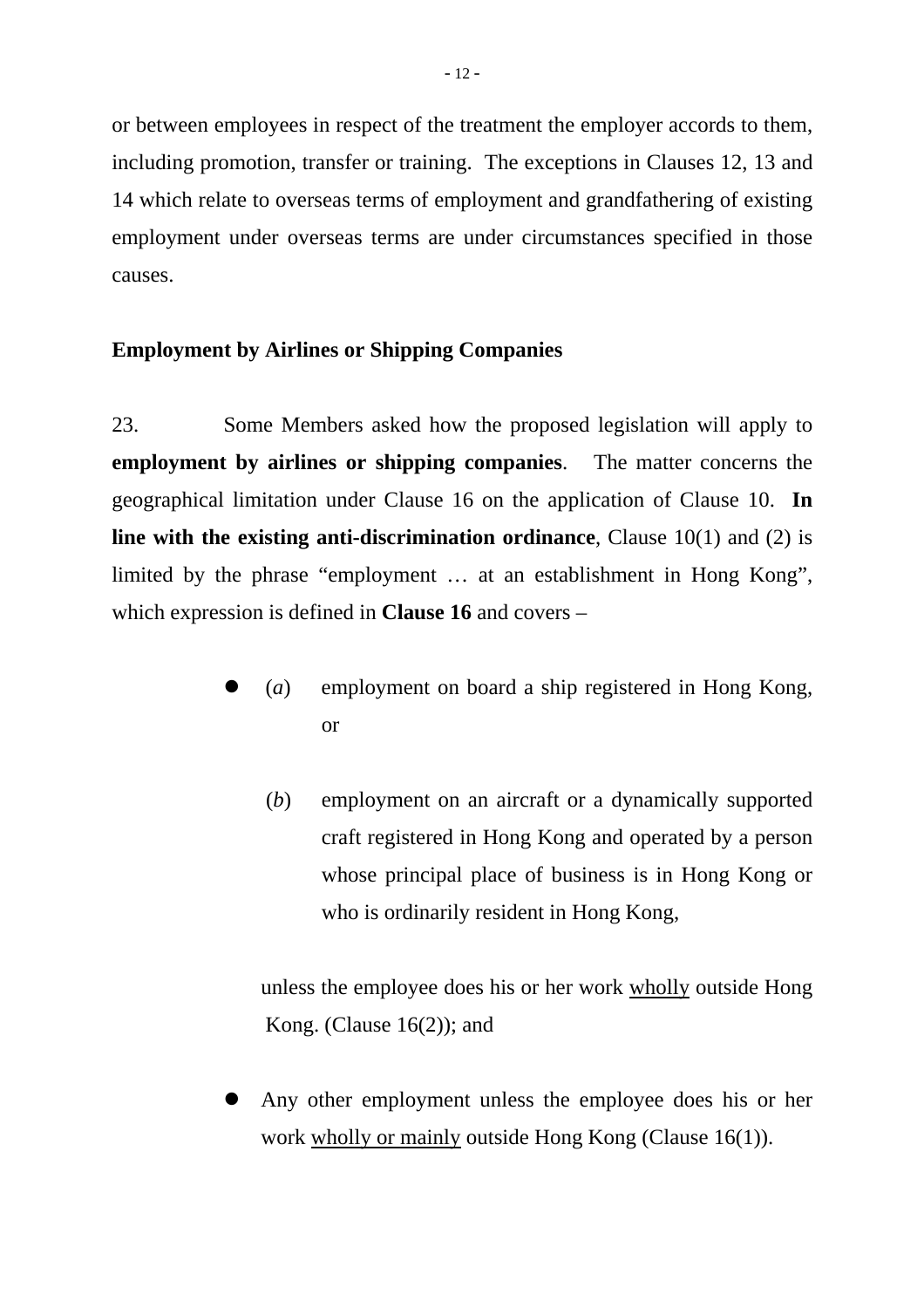- 24. Therefore, the arrangement is that:
	- (a) for employment on board a ship registered in Hong Kong or on an aircraft registered in Hong Kong and operated by a person whose principal place of business is in Hong Kong or who is ordinarily resident in Hong Kong, such employment would be covered by the Ordinance unless the employee does his or her work wholly outside Hong Kong;
	- (b) for employment on board a ship not registered in Hong Kong or on an aircraft not registered in Hong Kong or operated by a person whose principal place of business is not in Hong Kong or who is not ordinarily resident in Hong Kong, such employment would be covered by the Ordinance unless the employee does his or her work wholly or mainly outside Hong Kong.

This follows the same arrangement made under existing anti-discrimination ordinances.

**Constitutional and Mainland Affairs Bureau February 2008**

 $-13-$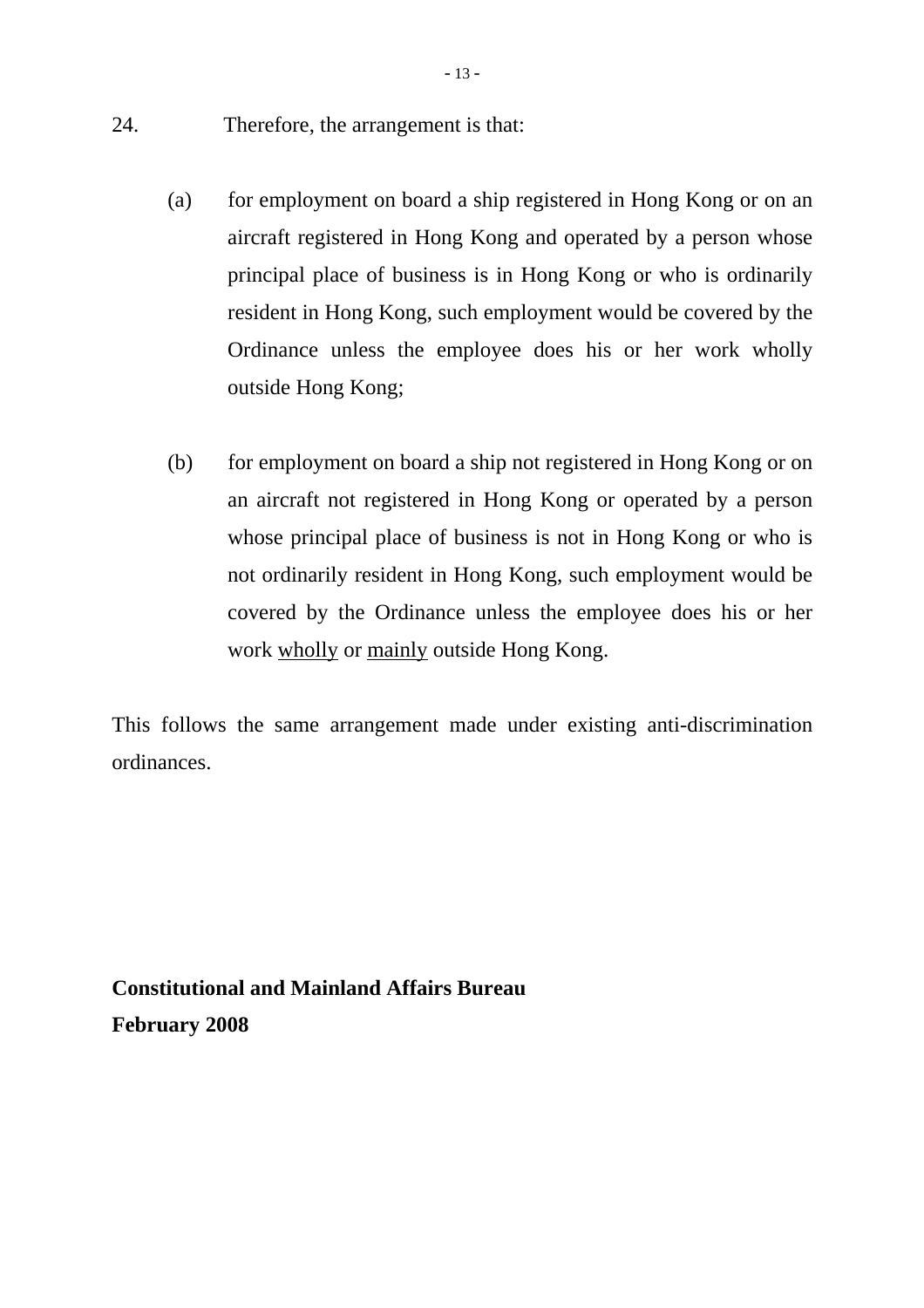#### **Annex A**

## **Diagrammatic analysis of Clause 4(1) of the Race Discrimination Bill**

| The claim involves <b>circumstances relevant</b> for the purposes of any provision of this Ordinance (e.g., arrangements made by an |                                                                         |  |  |  |  |  |
|-------------------------------------------------------------------------------------------------------------------------------------|-------------------------------------------------------------------------|--|--|--|--|--|
| employer in determining whom to offer employment are relevant under Clause $10(1)(a)$ )                                             |                                                                         |  |  |  |  |  |
| plus                                                                                                                                |                                                                         |  |  |  |  |  |
| A person ("the discriminator") discriminates against another person ("the victim") within the meaning of Clause $4(1)(a)$ or (b)    |                                                                         |  |  |  |  |  |
| Clause $4(1)(b)$<br>Clause $4(1)(a)$                                                                                                |                                                                         |  |  |  |  |  |
| On the ground of the race of <b>the victim</b> (who is of, say, race A),                                                            | The discriminator applies to the victim (who is of, say, race $A$ ) a   |  |  |  |  |  |
| the discriminator treats the victim less favourably than the                                                                        | requirement or condition which the discriminator applies or             |  |  |  |  |  |
| discriminator treats or would treat persons not of race A                                                                           | would apply equally to persons not of race A but –                      |  |  |  |  |  |
|                                                                                                                                     | which is such that the proportion of persons of race<br>(i)             |  |  |  |  |  |
|                                                                                                                                     | A who can comply with it is considerably smaller                        |  |  |  |  |  |
|                                                                                                                                     | than the proportion of <b>persons not of race A</b> who                 |  |  |  |  |  |
|                                                                                                                                     | can comply with it;                                                     |  |  |  |  |  |
|                                                                                                                                     | which the discriminator cannot show to be<br>(i)                        |  |  |  |  |  |
|                                                                                                                                     | justifiable irrespective of the race of the person to                   |  |  |  |  |  |
|                                                                                                                                     | whom it is applied; and                                                 |  |  |  |  |  |
|                                                                                                                                     | (iii) which is to the detriment of <b>the victim</b> because <b>the</b> |  |  |  |  |  |
|                                                                                                                                     | <b>victim</b> cannot comply with it.                                    |  |  |  |  |  |
|                                                                                                                                     |                                                                         |  |  |  |  |  |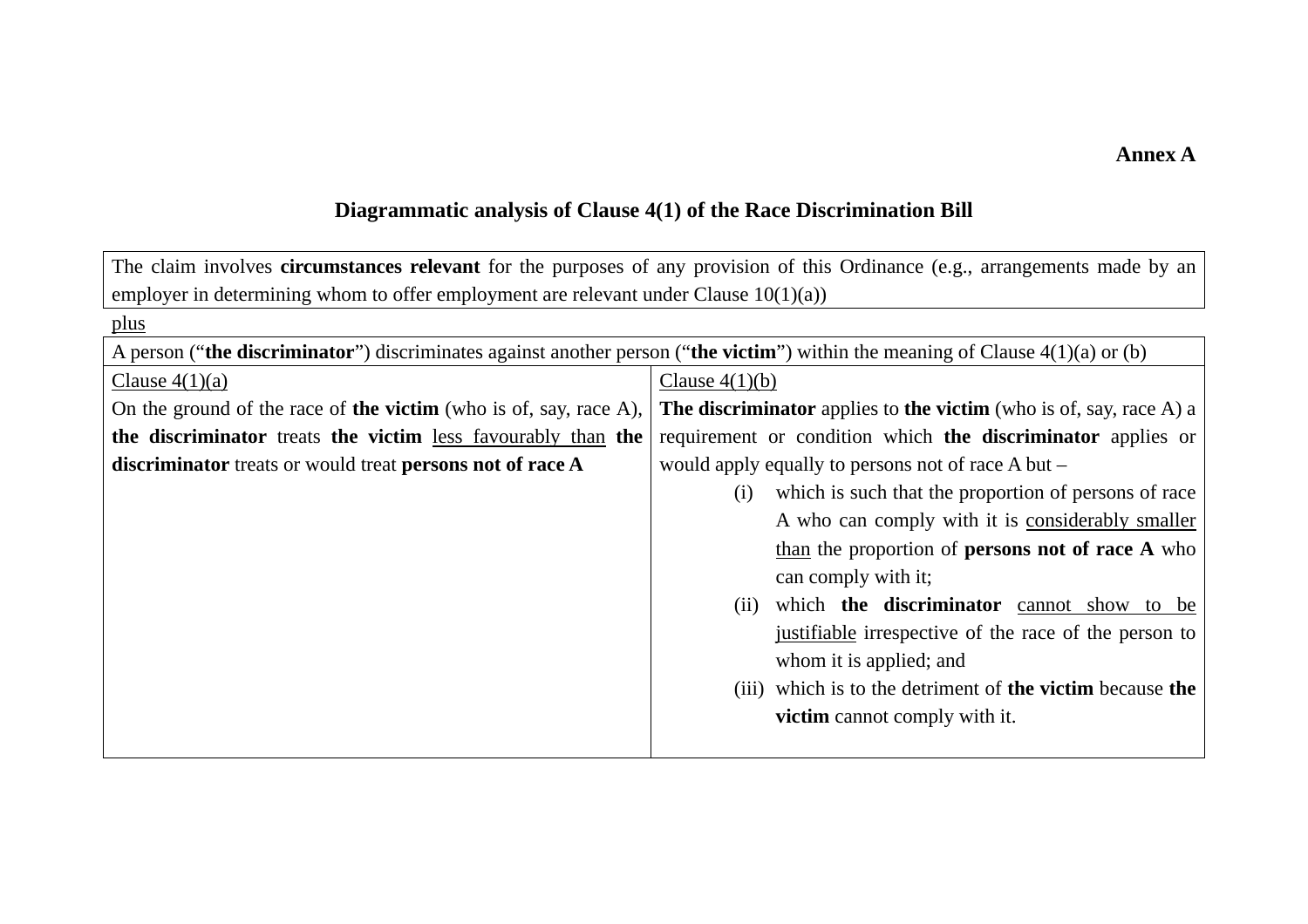#### Annex B

| Section No.<br>in Schedule<br>$\boldsymbol{2}$<br>$\text{(Column 1)}$ | Category<br>of <sub>1</sub><br>employee<br>$\left($ Column 2 $\right)$ |     | (Column 3) | Offer of employment made before a particular date, and no<br>break of service | Effect of extension, renewal or<br>re-engagement after termination,<br>promotion or any transfer<br>(Column 4) |
|-----------------------------------------------------------------------|------------------------------------------------------------------------|-----|------------|-------------------------------------------------------------------------------|----------------------------------------------------------------------------------------------------------------|
| $\overline{2}$                                                        | an employee (other                                                     | (a) | (i)        | began his or her employment with the employer pursuant                        | Status as an employee in existing                                                                              |
|                                                                       | than a public officer                                                  |     |            | to an offer of employment made to him or her before the                       | employment not affected by<br>any                                                                              |
|                                                                       | or specified English                                                   |     |            | commencement date; and                                                        | extension,<br>renewal<br>any<br><sub>or</sub>                                                                  |
|                                                                       | teacher)                                                               |     | (ii)       | continues to be employed by the employer without a                            | re-engagement after termination or                                                                             |
|                                                                       |                                                                        |     |            | break in service since he or she began service pursuant to                    | any promotion. (Section 7 of Schedule                                                                          |
|                                                                       |                                                                        |     |            | the offer; or                                                                 | 2)                                                                                                             |
|                                                                       |                                                                        | (b) |            | is employed by the employer following one or more transfers                   |                                                                                                                |
|                                                                       |                                                                        |     |            | of employment, all being transfers within the same group of                   |                                                                                                                |
|                                                                       |                                                                        |     |            | companies within the meaning of section $13(3)(b)$ of this                    |                                                                                                                |
|                                                                       |                                                                        |     |            | Ordinance, where the employment immediately preceding the                     |                                                                                                                |
|                                                                       |                                                                        |     |            | first transfer was pursuant to an offer of employment made to                 |                                                                                                                |
|                                                                       |                                                                        |     |            | him or her before the <b>commencement date</b> and there is no                |                                                                                                                |
|                                                                       |                                                                        |     |            | break in the employee's service since he or she began his or                  |                                                                                                                |
|                                                                       |                                                                        |     |            | her employment pursuant to the offer.                                         |                                                                                                                |

# Tabulated presentation of existing employment covered by Schedule 2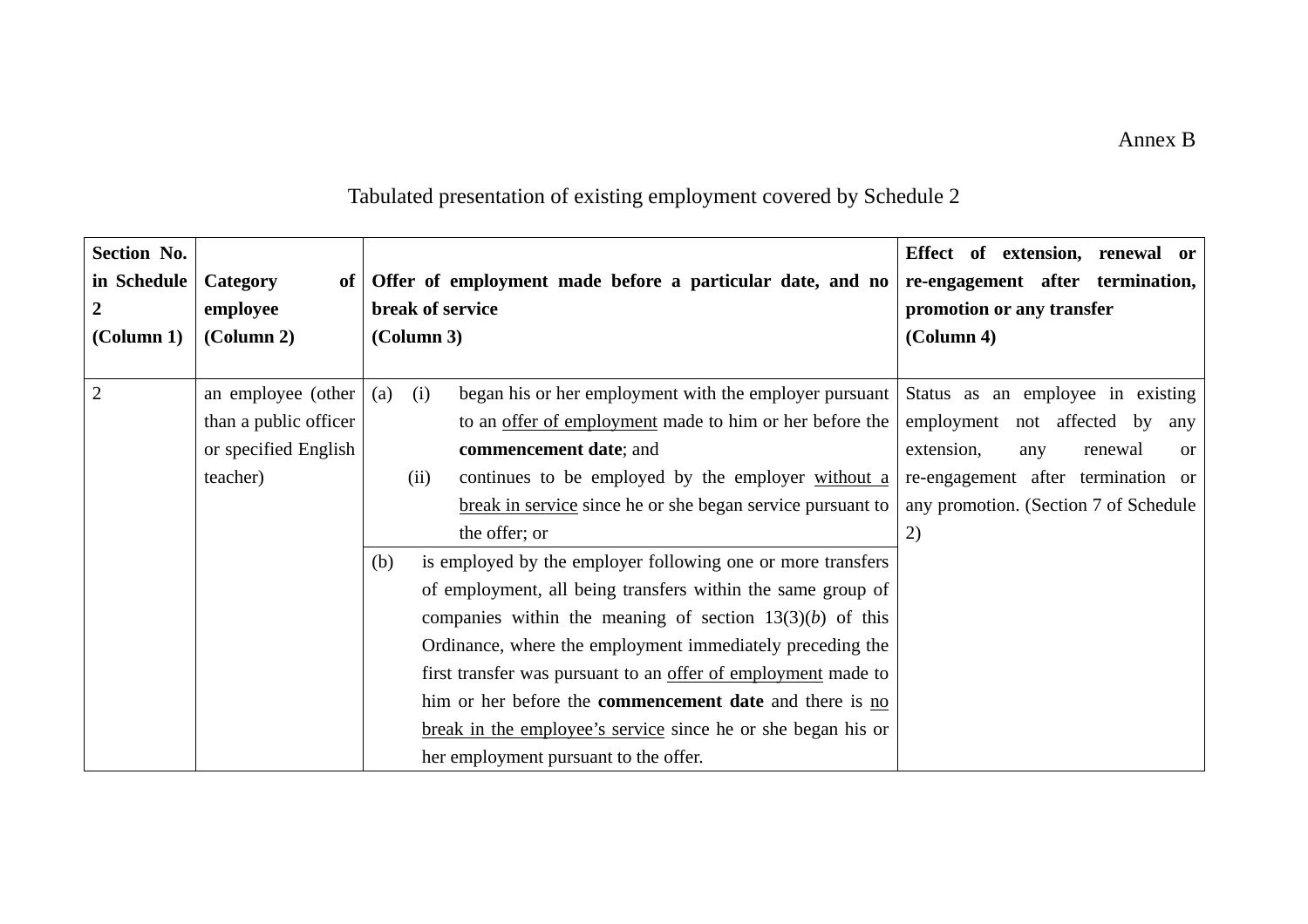| 3 | judicial officer <sup>1</sup> | (a) | (i)   | began serving as a judicial officer pursuant to an offer of | Status as an employee in existing             |
|---|-------------------------------|-----|-------|-------------------------------------------------------------|-----------------------------------------------|
|   |                               |     |       | employment made to him or her before 27 November            | employment not affected by<br>any             |
|   |                               |     |       | 1997; and                                                   | extension,<br>renewal<br>any<br><sub>or</sub> |
|   |                               |     | (ii)  | continues to serve as such officer without a break in       | re-engagement after termination or            |
|   |                               |     |       | service since he or she began service pursuant to the       | any promotion. (Section 8 of Schedule         |
|   |                               |     |       | offer; or                                                   | 2)                                            |
|   |                               | (b) | (i)   | began serving as a public officer (other than a judicial    |                                               |
|   |                               |     |       | officer) pursuant to an offer of employment made to him     |                                               |
|   |                               |     |       | or her before 1 January 1999;                               |                                               |
|   |                               |     | (ii)  | had continued to serve as a public officer without a        |                                               |
|   |                               |     |       | break in service since he or she began service pursuant     |                                               |
|   |                               |     |       | to the offer and until he or she began serving as a         |                                               |
|   |                               |     |       | judicial officer; and                                       |                                               |
|   |                               |     | (iii) | continues to serve as a judicial officer without a break in |                                               |
|   |                               |     |       | service since beginning serving as such.                    |                                               |
| 4 | an ICAC officer $2$           | (a) | (i)   | began serving as an ICAC officer pursuant to an offer of    |                                               |
|   |                               |     |       | employment made to him or her before 1 January 1999;        |                                               |
|   |                               |     |       | and                                                         |                                               |
|   |                               |     | (ii)  | continues to serve as such officer without a break in       |                                               |

<sup>&</sup>lt;sup>1</sup> "judicial officer" (司法人員) means a judicial officer holding a judicial office specified in Schedule 1 to the Judicial Officers Recommendation Commission Ordinance (Cap. 92);

<sup>&</sup>lt;sup>2</sup> "ICAC officer" (廉署人員) means a public officer who is an officer within the meaning of section 2 of the Independent Commission Against Corruption Ordinance (Cap. 204);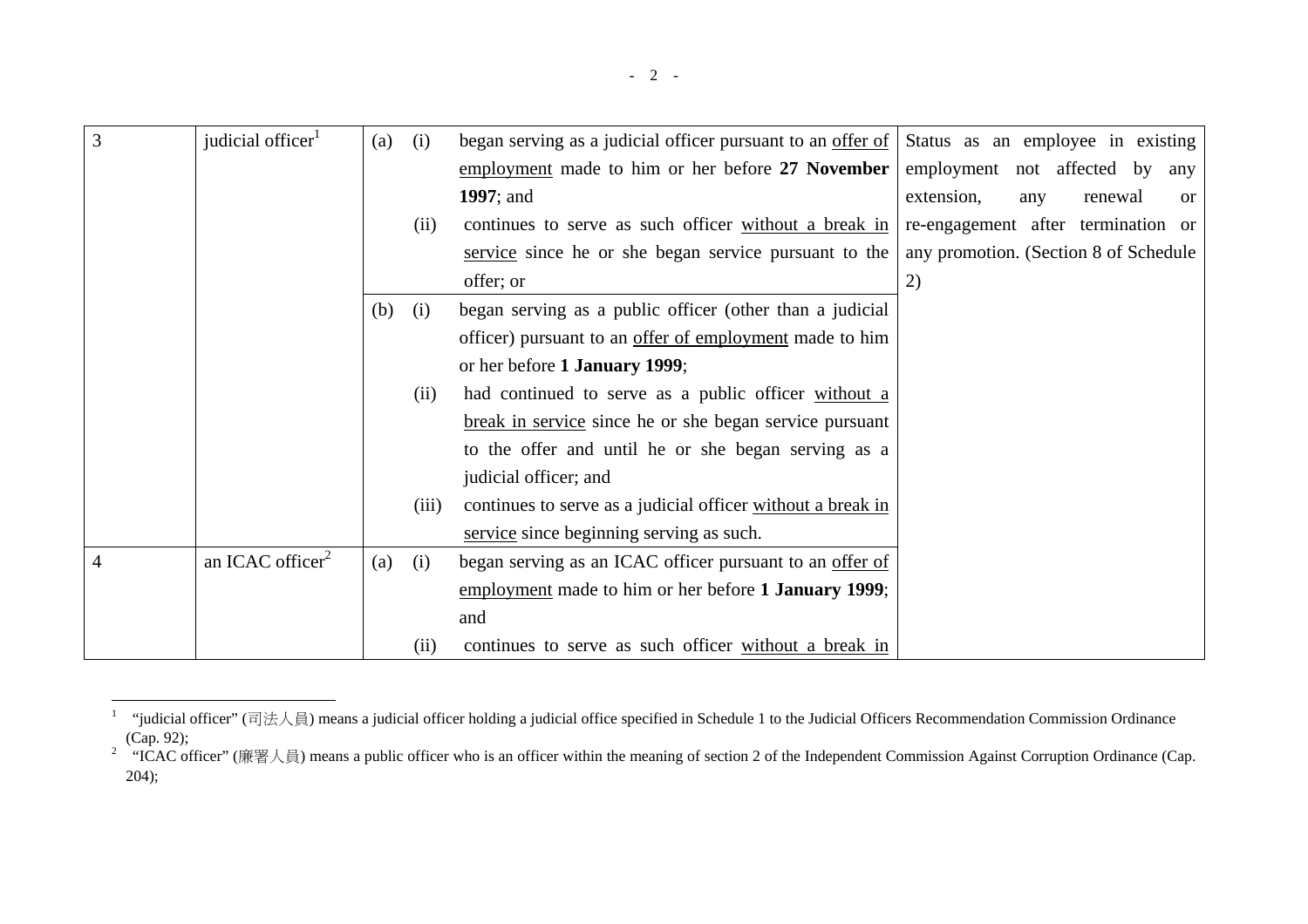|   |                          |     |       | service since he or she began service pursuant to the          |
|---|--------------------------|-----|-------|----------------------------------------------------------------|
|   |                          |     |       | offer; or                                                      |
|   |                          | (b) | (i)   | began serving as a public officer (other than an ICAC          |
|   |                          |     |       | officer) pursuant to an <u>offer of employment</u> made to him |
|   |                          |     |       | or her before 1 January 1999;                                  |
|   |                          |     | (ii)  | had continued to serve as a public officer without a           |
|   |                          |     |       | break in service since he or she began service pursuant        |
|   |                          |     |       | to the offer and until he or she began serving as an           |
|   |                          |     |       | ICAC officer; and                                              |
|   |                          |     | (iii) | continues to serve as an ICAC officer without a break in       |
|   |                          |     |       | service since beginning serving as such.                       |
| 5 | officer<br>public<br>a   | (a) |       | began serving as such officer pursuant to an offer of          |
|   | 3<br>(other<br>than<br>a |     |       | employment made to him or her before 1 January 1999; and       |
|   | judicial officer or      | (b) |       | continues to serve as such officer without a break in service  |
|   | an ICAC officer)         |     |       | since he or she began service pursuant to the offer.           |
|   |                          |     |       |                                                                |
|   |                          |     |       |                                                                |

<sup>&</sup>lt;sup>3</sup> "public officer" (公職人員) does not include a specified English teacher who is employed –

<sup>(</sup>a) in a primary or secondary school entirely maintained and controlled by the Government; or

<sup>(</sup>b) in the Native-speaking English Teacher Section of the Education and Manpower Bureau;